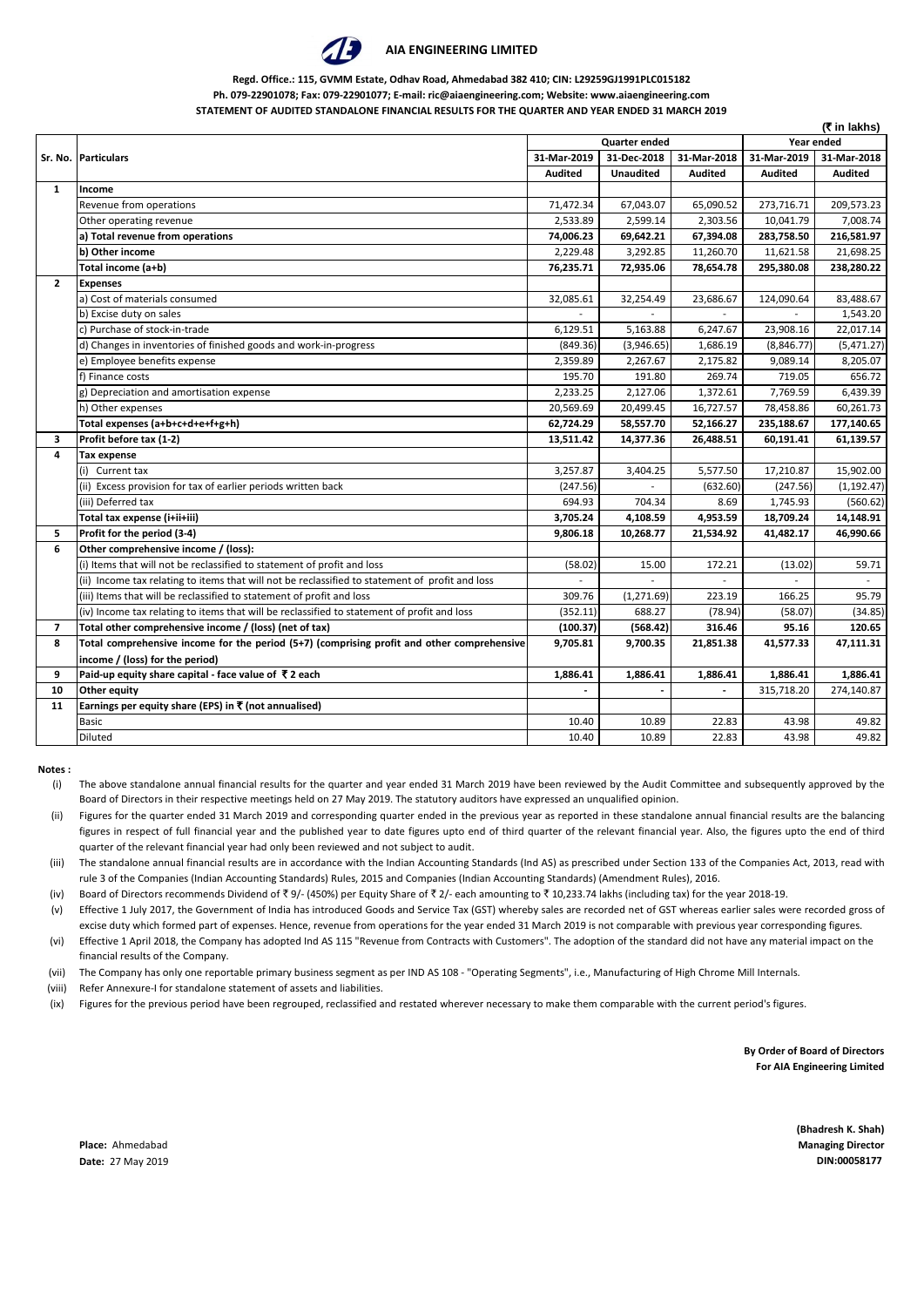

# **AIA ENGINEERING LIMITED**

CIN : L29259GJ1991PLC015182

#### **Annexure - I : Standalone statement of assets and liabilities**

|                                                                                        |                    | (₹ in lakhs)       |
|----------------------------------------------------------------------------------------|--------------------|--------------------|
|                                                                                        | As at              | As at              |
| <b>Particulars</b>                                                                     | 31 March 2019      | 31 March 2018      |
|                                                                                        | (audited)          | (audited)          |
| <b>ASSETS</b>                                                                          |                    |                    |
|                                                                                        |                    |                    |
| (I) Non-current assets                                                                 |                    |                    |
| (a) Property, plant and equipment                                                      | 81,517.20          | 64,429.50          |
| (b) Capital work-in-progress                                                           | 5,975.34<br>460.69 | 9,514.07<br>460.69 |
| (c) Goodwill<br>(d) Other intangible assets                                            | 251.14             | 228.66             |
| (e) Financial assets                                                                   |                    |                    |
| (i) Investments                                                                        | 1,578.38           | 1,578.38           |
| (ii) Trade receivables                                                                 | 389.28             | 115.49             |
| (iii) Loans                                                                            | 584.93             | 656.08             |
| (f) Other tax assets (net)                                                             | 2,414.44           | 2,251.11           |
| (g) Other non-current assets                                                           | 2,976.12           | 5,163.12           |
|                                                                                        |                    |                    |
| <b>Total non-current assets</b>                                                        | 96,147.52          | 84,397.10          |
| (2) Current assets                                                                     |                    |                    |
| (a) Inventories                                                                        | 45,771.53          | 34,496.30          |
| (b) Financial assets                                                                   |                    |                    |
| (i) Investments                                                                        | 107,846.24         | 103,162.78         |
| (ii) Trade receivables                                                                 | 90,075.15          | 70,299.22          |
| (iii) Cash and cash equivalents                                                        | 2,066.47           | 3,028.93           |
| (iv) Bank balances other than (iii) above                                              | 633.82             | 8,191.44           |
| (v) Loans                                                                              | 189.03             | 251.65             |
| (vi) Derivatives                                                                       | 996.49             |                    |
| (vii) Other financial assets                                                           | 6,468.23           | 4,508.23           |
| (c) Other current assets                                                               | 10,686.71          | 12,291.40          |
| <b>Total current assets</b>                                                            | 264,733.67         | 236,229.95         |
| <b>Total assets</b>                                                                    | 360,881.19         | 320,627.05         |
|                                                                                        |                    |                    |
| <b>EQUITY AND LIABILITIES</b>                                                          |                    |                    |
| <b>EQUITY</b>                                                                          |                    |                    |
| (a) Equity share capital                                                               | 1,886.41           | 1,886.41           |
| (b) Other equity                                                                       | 315,718.20         | 274,140.87         |
| <b>Total equity</b>                                                                    | 317,604.61         | 276,027.28         |
| <b>LIABILITIES</b>                                                                     |                    |                    |
| (I) Non-current liabilities                                                            |                    |                    |
| (a) Financial liabilities                                                              |                    |                    |
| (i) Borrowings                                                                         | 1,500.00           | 19.85              |
| (b) Provisions                                                                         | 578.77             | 556.24             |
| (c) Deferred tax liabilities (Net)                                                     | 10,099.61          | 8,182.27           |
|                                                                                        |                    | 8,758.36           |
| <b>Total non-current liabilities</b>                                                   |                    |                    |
|                                                                                        | 12,178.38          |                    |
| (II) Current liabilities                                                               |                    |                    |
| (a) Financial liabilities                                                              |                    |                    |
| (i) Borrowings                                                                         | 11,169.31          | 11,794.31          |
| (ii) Trade payables                                                                    |                    |                    |
| Total outstanding dues of micro enterprises and small enterprises                      | 1,669.44           | 1,153.04           |
| Total outstanding dues of creditors other than micro enterprises and small enterprises | 13,496.43          | 10,505.72          |
| (iii) Derivatives                                                                      |                    | 229.34             |
| (iv) Other financial liabilities                                                       | 1,499.78           | 8,270.29           |
| (b) Other current liabilities                                                          | 2,903.04           | 2,344.27           |
| (c) Provisions                                                                         | 360.20             | 456.22             |
| (d) Current tax liabilities (net)                                                      |                    | 1,088.21           |
| Total current liabilities                                                              | 31,098.20          | 35,841.41          |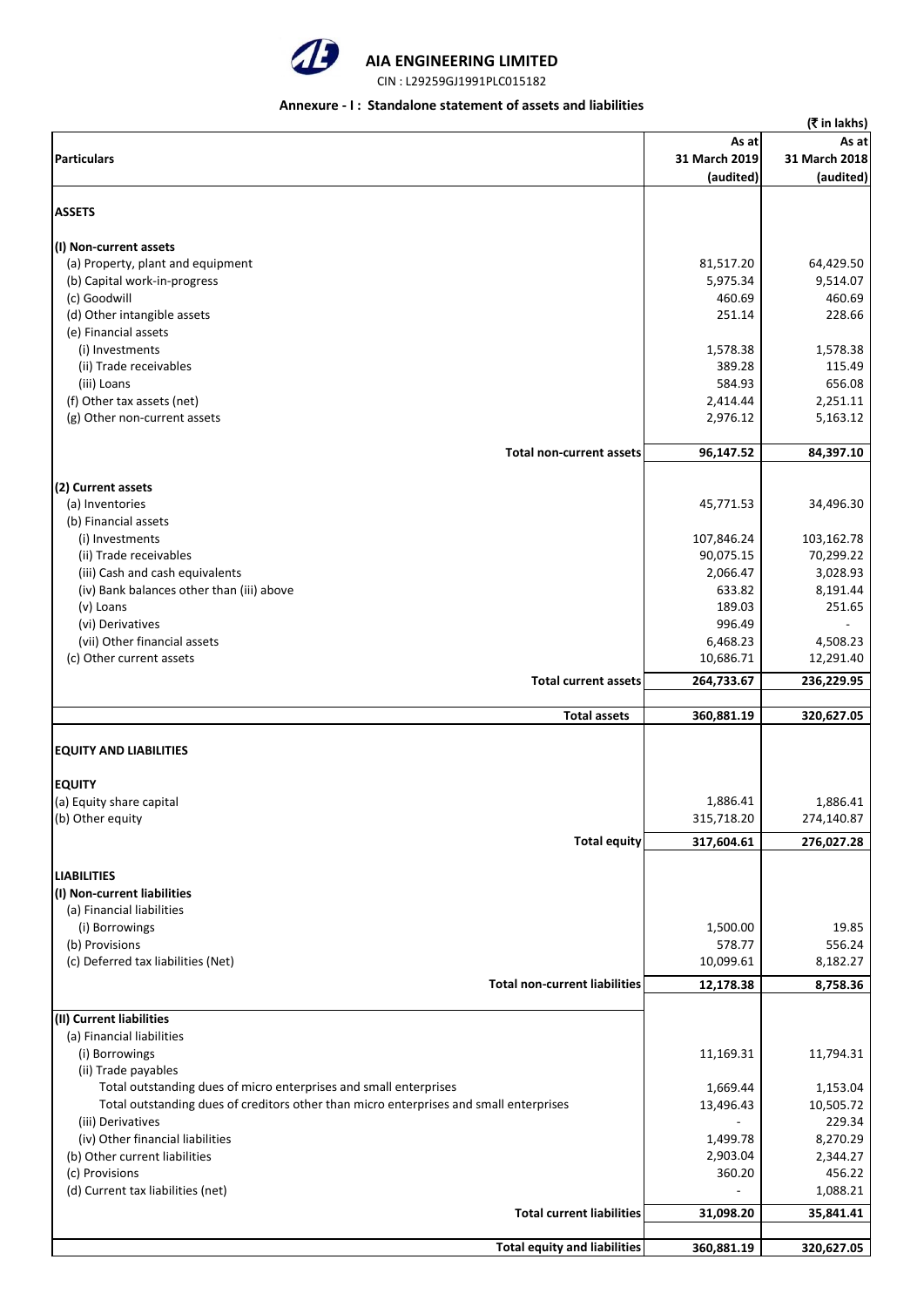(iv) Board of Directors recommends Dividend of  $\overline{\xi}$  9/- (450%) per Equity Share of  $\overline{\xi}$  2/- each amounting to  $\overline{\xi}$  10,233.74 lakhs (including tax) for the year 2018-19.

|                         |                                                                              |                |                      |                          |                | (₹ in lakhs)   |
|-------------------------|------------------------------------------------------------------------------|----------------|----------------------|--------------------------|----------------|----------------|
|                         |                                                                              |                | <b>Quarter ended</b> |                          | Year ended     |                |
| Sr. No.                 | <b>Particulars</b>                                                           | 31-Mar-19      | 31-Dec-18            | 31-Mar-18                | 31-Mar-19      | 31-Mar-18      |
|                         |                                                                              | <b>Audited</b> | <b>Unaudited</b>     | <b>Audited</b>           | <b>Audited</b> | <b>Audited</b> |
| 1                       | Income                                                                       |                |                      |                          |                |                |
|                         | Revenue from operations                                                      | 86,100.59      | 70,020.68            | 72,057.22                | 296,743.46     | 239,629.96     |
|                         | Other operating revenue                                                      | 2,621.48       | 2,623.01             | 2,328.05                 | 10,206.53      | 7,038.81       |
|                         | a) Total revenue from operations                                             | 88,722.07      | 72,643.69            | 74,385.27                | 306,949.99     | 246,668.77     |
|                         | b) Other income                                                              | 2,360.77       | 2,892.36             | 4,950.62                 | 12,089.29      | 12,181.49      |
|                         | Total Income (a+b)                                                           | 91,082.84      | 75,536.05            | 79,335.89                | 319,039.28     | 258,850.26     |
| $\mathbf{2}$            | <b>Expenses</b>                                                              |                |                      |                          |                |                |
|                         | a) Cost of materials consumed                                                | 36,033.88      | 34,696.87            | 29,278.85                | 143,230.12     | 98,718.66      |
|                         | b) Excise duty on sales                                                      |                |                      | $\overline{\phantom{a}}$ |                | 2,155.28       |
|                         | c) Changes in inventories of finished goods and work-in-progress             | 1,745.71       | (9,351.30)           | 2,071.49                 | (20, 683.34)   | (2, 282.23)    |
|                         | d) Employee benefits expense                                                 | 3,233.49       | 3,225.89             | 2,846.08                 | 12,639.13      | 11,315.78      |
|                         | e) Finance costs                                                             | 197.53         | 203.47               | 285.30                   | 754.71         | 692.76         |
|                         | f) Depreciation and amortisation expense                                     | 2,265.92       | 2,158.66             | 1,397.91                 | 7,884.57       | 6,558.07       |
|                         | g) Other expenses                                                            | 28,581.29      | 27,549.02            | 23,531.04                | 105,774.08     | 83,191.32      |
|                         | Total expenses (a+b+c+d+e+f+g)                                               | 72,057.82      | 58,482.61            | 59,410.67                | 249,599.27     | 200,349.64     |
| 3                       | Profit before tax (1-2)                                                      | 19,025.02      | 17,053.44            | 19,925.22                | 69,440.01      | 58,500.62      |
| 4                       | Tax expense                                                                  |                |                      |                          |                |                |
|                         | Current tax                                                                  | 3,270.27       | 3,459.21             | 5,537.55                 | 17,368.94      | 16,094.11      |
|                         | (ii) Excess provision for tax of earlier periods written back                | (247.56)       | (4.98)               | (632.60)                 | (252.54)       | (1, 206.57)    |
|                         | (iii) Deferred tax                                                           | 412.99         | 676.77               | (155.07)                 | 1,179.84       | (749.02)       |
|                         | Total tax expense (i+ii+iii)                                                 | 3,435.70       | 4,131.00             | 4,749.88                 | 18,296.24      | 14,138.52      |
| 5                       | Profit for the period (3-4)                                                  | 15,589.32      | 12,922.44            | 15,175.34                | 51,143.77      | 44,362.10      |
| 6                       | Other comprehensive income / (loss):                                         |                |                      |                          |                |                |
|                         | Items that will not be reclassified to statement of profit and loss          | (48.85)        | 12.69                | 176.45                   | (8.02)         | 54.42          |
|                         | (ii) Income tax relating to items that will not be reclassified to statement | (2.77)         | 1.38                 | 1.75                     | (1.39)         | 1.75           |
|                         | of profit and loss                                                           |                |                      |                          |                |                |
|                         | (iii) Items that will be reclassified to statement of profit and loss        | 1,740.17       | (4, 557.41)          | (728.86)                 | (585.82)       | (2,087.15)     |
|                         | (iv) Income tax relating to items that will be reclassified to statement of  | (352.11)       | 688.27               | (78.94)                  | (58.07)        | (34.85)        |
|                         | profit and loss                                                              |                |                      |                          |                |                |
| $\overline{\mathbf{z}}$ | Total other comprehensive income / (loss) (net of tax)                       | 1,336.44       | (3,855.07)           | (629.60)                 | (653.30)       | (2,065.83)     |
| 8                       | Total comprehensive income for the period (5+7) (Comprising profit           |                |                      |                          |                |                |
|                         | and other comprehensive income / (loss) for the period)                      | 16,925.76      | 9,067.37             | 14,545.74                | 50,490.47      | 42,296.27      |
| 9                       | Net profit attributable to:                                                  |                |                      |                          |                |                |
|                         | a) Owners of the Company                                                     | 15,580.88      | 12,895.51            | 15,220.41                | 51,083.05      | 44,335.22      |
|                         | b) Non-Controlling Interest                                                  | 8.44           | 26.93                | (45.08)                  | 60.72          | 26.88          |
| 10                      | Other comprehensive income attributable to:                                  |                |                      |                          |                |                |
|                         | a) Owners of the Company                                                     | 1,334.83       | (3,854.84)           | (631.11)                 | (654.21)       | (2,064.94)     |
|                         | b) Non-Controlling Interest                                                  | 1.61           | (0.23)               | 1.51                     | 0.91           | (0.89)         |
| 11                      | Total comprehensive income attributable to:                                  |                |                      |                          |                |                |
|                         | a) Owners of the Company                                                     | 16,915.71      | 9,040.67             | 14,589.30                | 50,428.84      | 42,270.28      |
|                         | b) Non-Controlling Interest                                                  | 10.05          | 26.70                | (43.57)                  | 61.63          | 25.99          |
| 12                      | Paid- up equity share capital - face value of ₹2 each                        | 1,886.41       | 1,886.41             | 1,886.41                 | 1,886.41       | 1,886.41       |
| 13                      | Other equity                                                                 |                |                      |                          | 349,484.40     | 299,044.23     |
| 14                      | Earning per equity share (EPS) in $\bar{x}$ (not annualised)                 |                |                      |                          |                |                |
|                         | Basic                                                                        | 16.52          | 13.67                | 16.14                    | 54.16          | 47.00          |
|                         | Diluted                                                                      | 16.52          | 13.67                | 16.14                    | 54.16          | 47.00          |

**Notes:**

**By Order of Board of Directors For AIA Engineering Limited**

**(Bhadresh K. Shah) Place:** Ahmedabad **Managing Director**

**Date:** 27 May 2019 **DIN:00058177**



#### **AIA ENGINEERING LIMITED**

(ii) Figures for the quarter ended 31 March 2019 and corresponding quarter ended in the previous year as reported in these consolidted annual financial results are the balancing figures in respect of full financial year and the published year to date figures upto end of third quarter of the relevant financial year. Also, the figures upto the end of third quarter of the relevant financial year had only been reviewed and not subject to audit.

#### **Regd. Office.: 115, GVMM Estate, Odhav Road, Ahmedabad 382 410; CIN: L29259GJ1991PLC015182 Ph. 079-22901078; Fax: 079-22901077; E-mail: ric@aiaengineering.com; Website: www.aiaengineering.com STATEMENT OF AUDITED CONSOLIDATED FINANCIAL RESULTS FOR THE QUARTER AND YEAR ENDED 31 MARCH 2019**

(vi) Effective 1 April 2018, the Company has adopted Ind AS 115 "Revenue from Contracts with Customers". The adoption of the standard did not have any material

- impact on the financial results of the Holding Company and its subsidiaries.
- (vii) The Company has only one reportable primary business segment as per IND AS 108 "Operating Segments", i.e., Manufacturing of High Chrome Mill Internals.
- (viii) The consolidated annual financial results comprise of the results of the Holding Company, i.e., AIA Engineering Limited, and its subsidiaries namely Welcast Steels Limited - India, AIA CSR Foundation - India, Vega Industries (Middle East) F.Z.C. - U.A.E., Vega Industries Limited - U.K., Vega Industries Limited - U.S.A., Vega Steel Industries (RSA) (PTY.) Limited - South Africa, Wuxi Vega Trade Co., Limited - China, PT. Vega Industries Indonesia - Indonesia, Vega Industries Chile SPA - Chile, AIA Ghana Limited - Ghana and Vega Industries Australia Pty. Ltd. - Australia.
- (ix) Refer Annexure-I for consolidated statement of assets and liabilities.
- (x) Figures for the previous period have been regrouped, reclassified and restated wherever necessary to make them comparable with the current period's figures.

(i) The above consolidated annual financial results for the quarter and year ended 31 March 2019 have been reviewed by the Audit Committee and subsequently approved by the Board of Directors in their respective meetings held on 27 May 2019. The statutory auditors have expressed an unqualified opinion.

(v) Effective 1 July 2017, the Government of India has introduced Goods and Service Tax (GST) whereby sales are recorded net of GST whereas earlier sales were recorded gross of excise duty which formed part of expenses. Hence, revenue from operations for the year ended 31 March 2019 is not comparable with previous year corresponding figures.

(iii) The consolidated annual financial results are in accordance with the Indian Accounting Standards (lnd AS) as prescribed under Section 133 of the Companies Act, 2013, read with rule 3 of the Companies (Indian Accounting Standards) Rules, 2015 and Companies (Indian Accounting Standards) (Amendment Rules), 2016.